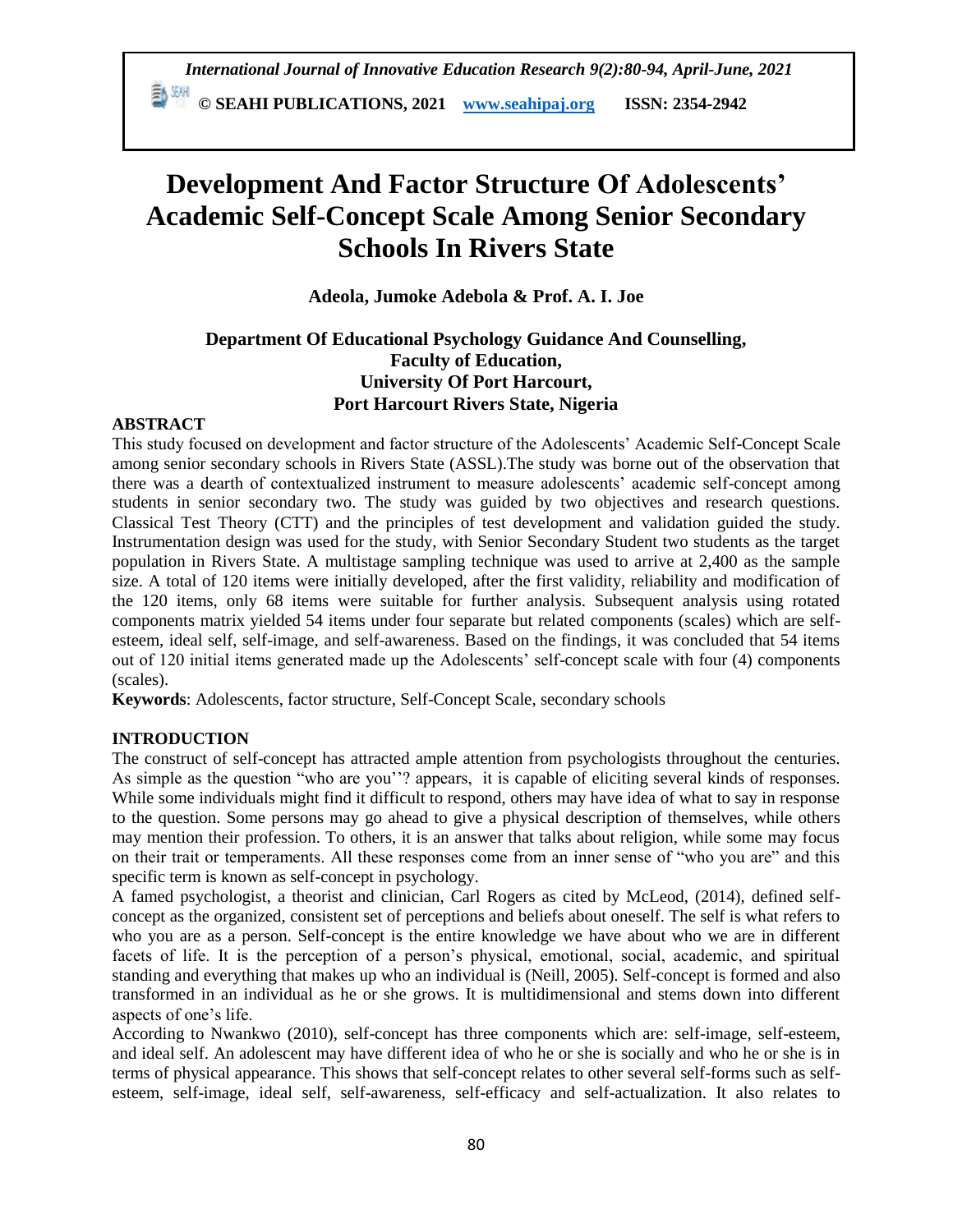personal trait and belief. All these help an individual to have a perfect clutch of who one is. Many have taken self-concept to be another self-construct, though they are related, but self-concept is more complex than any other self-construct, such as self-esteem, self-image, ideal self, self-awareness, self-efficacy and self-actualization

Self-esteem is a component of self-concept, and also synonymous to self-worth. This is the sense of one's own value. Smith and Mackie (2007) defined it as the positive or negative evaluation of the self. It encompasses beliefs about oneself. The self-esteem of a man will enable him to say "I am competent'', I can do it. It triggers emotional state of victory, or failure as the case may be. Psychologists see selfesteem as a relatively lasting personality trait, which can predict certain outcomes such as happiness, satisfaction, academic achievement, criminal behavior and relationships (Orth & Robbins, 2014).

Self-esteem describes an individual overall subjective emotional evaluation of his or her worth, it is the attitude and judgment of oneself towards self. It is the cognitive and emotional evaluation of an individual with respect to previous experience (McLeod, 2014). When an adolescent has a healthy and higher sense of self-esteem, it can contribute to a higher self-concept, and to measure this construct, a well-developed and validated self-esteem subscale is needed.

Self-image is another component of self-concept, it is how an individual sees himself or herself. It is the mental picture, which could come from self, how others see you, or how you perceive others see you. Nwankwo (2010) sees self-image as ego identity, the way a person thinks he or she is. Self-image is important in self-concept of an individual because, it gives good psychological health which includes the influence of our body image on one's inner personality (McLeod, 2014). At times, we may perceive ourselves as beautiful or ugly, tall or short, good or bad etc. Self-image could affect the way an adolescent thinks, feels, behaves or responds to life issues. Therefore, in order to have a correct measurement of adolescent's self-image a well-developed and validated self-image subscale is needed.

McLeod (2008) described ideal self as a component of self-concept, it is a constant thought of an individual about his activities and how such individual would like to be in the future. This thought may come from ones performance in daily activities. The ideal self at different stages of life differs, this may stem up from ones ambition and goals. At times what an adolescent wants to be in the future may not be consistent with what actually happens, this means that incongruence has occurred, but where an adolescent becomes what he wants to be in the future, then a state of congruence exists and it is capable of giving an individual a high sense of self-esteem which is important for facing life challenges (McLeod, 2014).Therefore, in order to achieve this, a correct measurement of adolescents' ideal self should be done with the aid of a well-developed and validated ideal self inventory. While these components of selfconcepts have received considerable attention in the scientific literature, it is clearly realized that individuals have different level of self-concept in different areas of their lives. One of such is academic self-concept.

Academic self-concept is one of the most important variables in the academic domain, due to its significant influence on appropriate cognitive functioning (Santana, et al 2009). It directly affects learning processes (Vidals, 2005), academic achievement, and expectations of students (Henson & Heller, 2000). Additionally, it helps to create various cognitive and self-regulative strategies (Zimmerman, 2000), which reflect on academic performance (Campo-Arias et al., 2005).

Academic self-concept is multidimensional. Many studies viewed each academic subject area as a dimension, e.g. Science, History Mathematics, Spanish (Marsh, 2002). However, most research focuses only on Spanish and mathematics, setting other taken subjects aside (Marsh, 2002; Plucker & Stocking, 2001). This causes some problems associated with evaluation and self-concept, especially when viewed in adolescents. However as an individual grows, there is increase in the number of subject areas, i.e., dimension they can handle (Campbell, Krueger, & Vohs, 2003). Self-concept and academic achievement are dual directional relationship. The self-concept of an individual contributes to a greater extent on his academic achievement. Likewise, adolescents or students with a positive academic-concept may display positive academic achievement, whereas students with negative academic-concept may display negative academic achievement.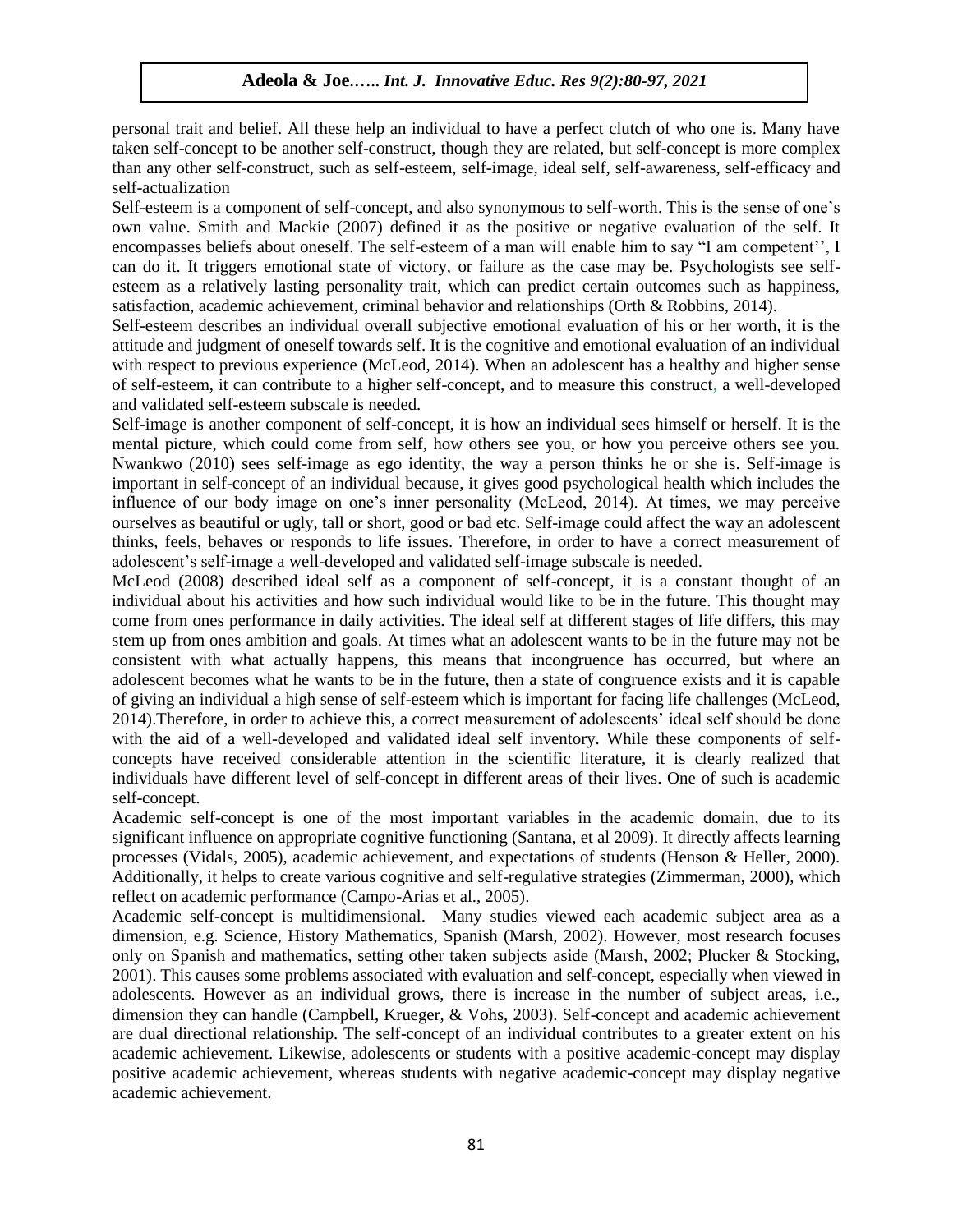Positive academic self-concept in an adolescents or students can lead to statements like "I am capable of solving that problem" I feel good about my person, while a negative academic self-concept in an adolescent may produce expressions like "I can't do well in that position" I don't have anything good to offer". Marsh (2004), discovered that students with higher positive academic self-concept attain higher academic success. Muijs (2011), also agreed that academic self-concept impacts academic achievement.

To achieve all the benefits of academic self-concept, a good measuring scale for academic self-concept is a necessity. It is against this background that these researchers is compelled to embark on this study titled the identification of the factor structure and development of the adolescents' academic self-concept scale among secondary schools in Rivers State.

## **Purpose of the study**

The aim of this study is to develop and validate an academic self-concept scale for adolescents among senior secondary school students in Rivers state, Nigeria. In specific terms, the objectives of the study are to:

- 1. Develop an academic self-concept scale (AASS) for adolescents with the following subscales: selfesteem, self-image, ideal self, self-awareness, self-efficacy and self-actualization.
- 2. Establish the factor structure of academic self-concept scale (AASS) for adolescents using Confirmatory Factor Analysis (CFA)

# **Research Questions**

The following research questions guided the study:

- 1. What is the factor structure of academic self-concept scale (AASS) for adolescents using Confirmatory Factor Analysis (CFA)?
- 2. What are the developed items of academic self-concept scale (AASS) for adolescents?

# **METHODOLOGY**

#### **Design**

This study employed instrumentation research study, this is because the study focused on development and validation of academic self-concept scale for adolescents which is concerned with the procedure of test development on the basis of test theories in the measurement and evaluation of psychological or social attributes of human constructs in cognitive and non-cognitive domains.

#### **Sampling and Sampling Techniques**

The sample of this study consisted of 2,400 respondents (senior secondary school two (SSS2 students). Based on the recommendation of Nwana (2008), a 5% of the population was calculated to be 2025, but the researcher choice to use 2,400 respondents. A multistage sampling method was used to arrive at this sample size.

At stage one, the researchers applied non-proportional stratified random sampling technique using the three senatorial districts: the Rivers East, Rivers West and Rivers South as the strata. Later, four schools from each of the three senatorial districts were chosen irrespective of the number of schools in each stratum. This gave a total of twelve (12) secondary schools. At stage two, the researchers used another non-proportional stratified random sampling where each of the twelve (12) schools was taken as a stratum to select two thousand and four hundred (2,400) SSS2 students. To obtain this number irrespective of the population of SSS2 students in each of the twelve (12) schools chosen, only two hundred (200) SSS2 students were selected using simple random sampling by balloting technique. At stage three, the researchers paid careful attention to selection of the two hundred students using simple sampling by balloting following ratio 2 Male to 3 Female students. This gave a total of 960 male students which was 40 % of the sample size and 1440 female students which was 60% of the sample size, both Male and Female gave a total of two thousand and four hundred SSS2 students (2400) for the study.

#### **Development of Item Statements**

The researchers adopted the classical test theory (CTT) for the study because the research seeks to identify how norming criteria for AASS can be established because of the interest in the performance of the complete sample of respondents to the scale generally (Orluwene 2012, Iweka 2014, Opara 2016.)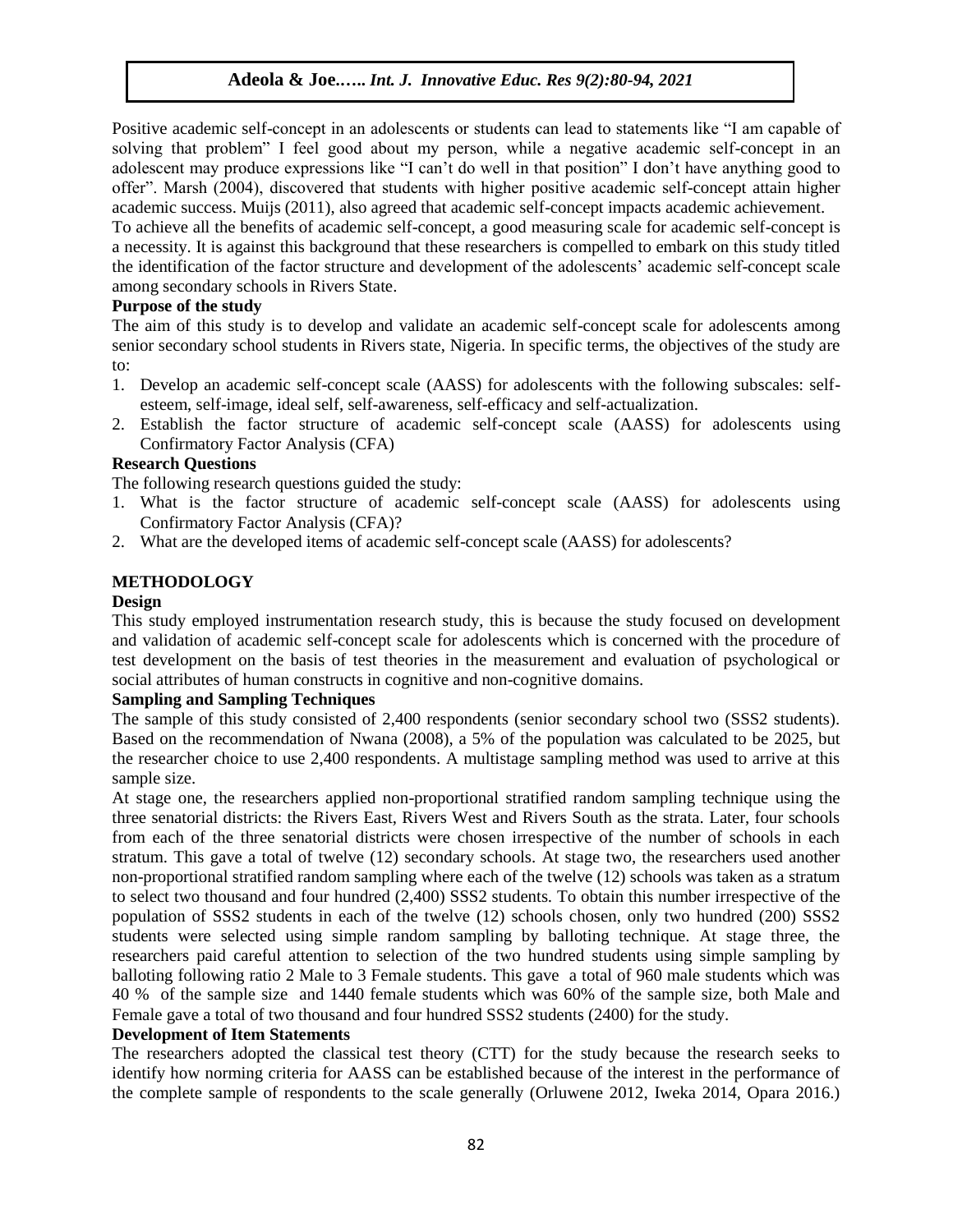The researchers developed items of the "Academic Self-Concept Scale (ASCS)", this instrument was used to investigate the academic self-concept scale of STUDENTS. The instrument was developed and validated by the researcher to measure the academic self-concept of adolescents using a self-report model of measures to assess the attitude or feelings of adolescent to the six (6) components of academic selfconcept scale which are referred to as the subscales of the instrument. The initial AASS comprised of one hundred and twenty (120) test items each subscale has ten (10) positive and ten (10) negative test items on the respective component of academic self-concept scale.

#### **Item Writing**

The construct of academic self-concept scale (AASS) was based on self-concept theories which defined self-concept as the totality of our beliefs, preferences, opinions and attitudes organized in a systematic manner towards our personal existence (Carl Rogers in Mc Leod 2014).

The initially developed instrument had different sections, section A, requests the students' demographic information and information about their school. Section B are sets of items which assessed the respondent's feelings on self-esteem (SE) subscale, Section C , are items which assessed the respondent's feelings on self-image (SI) subscale , Section D consists of items which assessed the respondent's feelings on Ideal-self (IS) subscale , Section E are sets of items which assessed the respondent's feelings on self-efficacy (SEF) subscale , Section F are items which assessed the respondent's feelings on selfawareness (SAW) subscale and Section G are made up of items which assessed the respondent's feelings on self-actualization (SAC) subscale. Each of this scales were made up of ten (10) positive and ten (10) negative items, giving a total of twenty items in each section and a total of one hundred and twenty items in the entire scale

#### **Determination of the Scale Point**

Section B to G were place on seven point Likert scale of measurement with rating options of Almost Always True (AAT), Usually True (UT), Often True (OT) Occasionally True (OCT), Rarely True (RT), Usually Not True (UNT), Almost Never True (ANT).

The AAT, UT,OT,OCT,RT, UNT and ANT were weighted as 7,6,5,4,3,2, and 1 respectively for positively skewed items and the reverse rating of AAT,UT,OT,OCT,RT,UNT, and ANT, were weighed as 1,2,3,4,5,6 and 7 respectively for the negatively skewed items.

# **Face and Content Validity**

The generated test items were given to five (5) experts in measurement and evaluation. Three are in the Department Of Educational Psychology, Guidance and Counseling, Faculty of Education, University of Port Harcourt and two in the Department of Education Foundations Guidance and Counseling, Faculty of Education, University of Uyo, Akwa-Ibom State to inspect, edit, suggest and approve the construct measured in the area of clarity of words, simplicity of statement, grammatical error and to also ascertain the content validity of the instrument in terms of adequate coverage of the intended content of the construct .The final validity of this instrument was sought through the researcher's supervisors who are experts in the field of study. Based on the suggestions of the experts, some corrections were made, thereafter, the instruments is valid in relation to face and content wise. According to Elliot, Kratochwill, Cook and Travers (2000), validity is an important characteristic of a good measurement instrument if a test is not valid for the purpose used, it has a little or no value.

#### **Trial Testing of the Instrument**

According to Sidhu (2005), trial testing provides information for the step by step process of standardization. Trial testing is the administration of the edited form of the preliminary copy of the test items to a small but representative group of respondents who will actually take the test, (Orluwene 2012). Hair (2010, 2012) and Awag (2014, 2015) agreed that 200 sample size is adequate for analysis, based on this, the researcher sought the reliability of the instrument by administering the preliminary copy to a sample size of 300 respondents. Thereafter, the scores generated from the responses of the items were subjected to various statistical analysis. First, the response scores on the one hundred and twenty (120) items were subjected to factor analysis with a forced extraction on six factors, items loaded on different factors that make up the different sections of the scale. Tabachnick Fidell, (2011) recommended an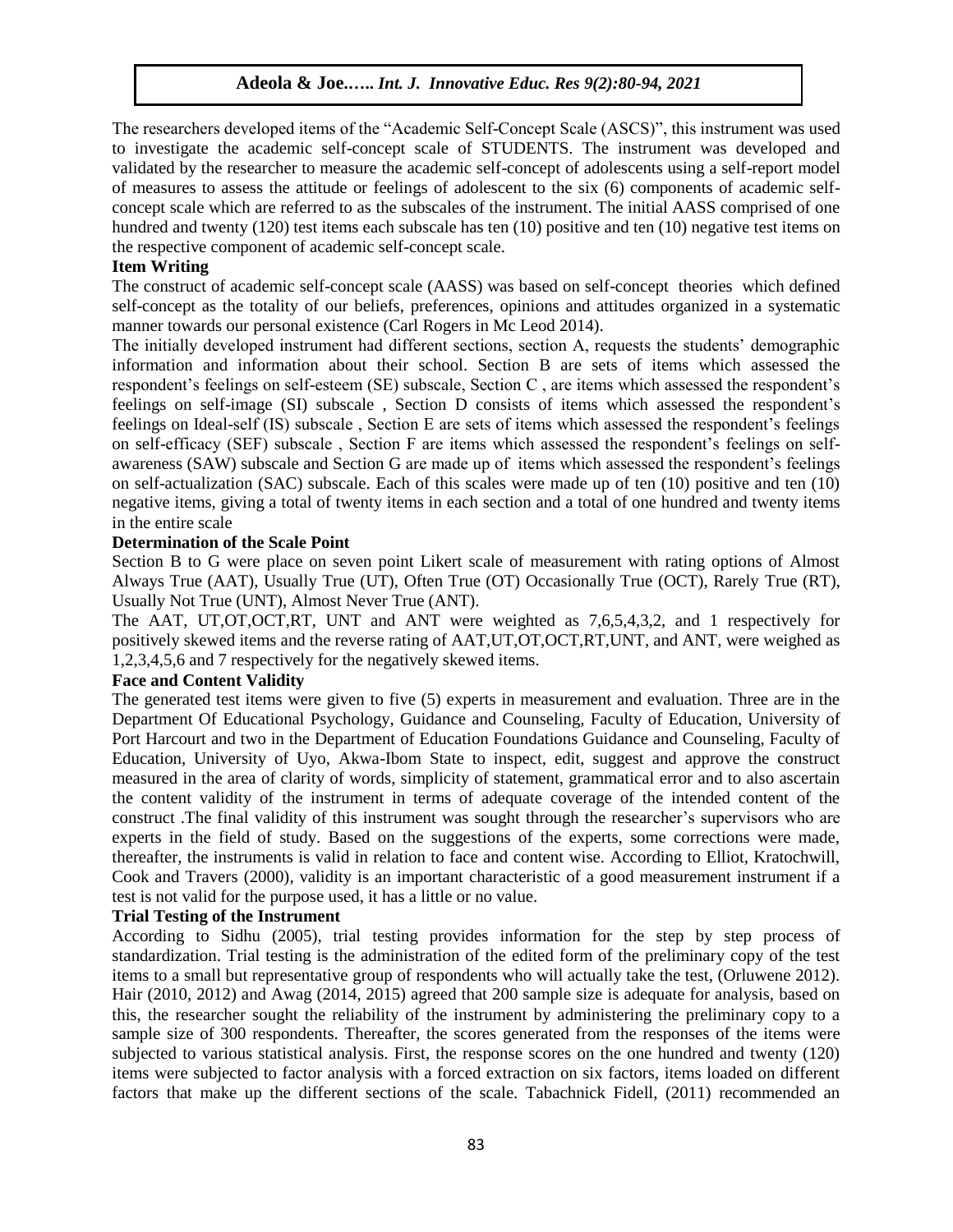inspection of the correlation greater than 0.30, however, the researcher chose to use a baseline of 0.40, which implies that any item that is less than 0.40 was not displayed in the factor analysis because they do not meet up the baseline set for the extraction. Based on this, one hundred and thirteen (113) items were selected while seven items were dropped. The seven items are 17, 23, 29, 39, 40, 57, and 110.

Item 17. On the whole, I am not satisfied with myself being a student.

Item 23. As a student, I am poor at most sport and physical activities.

Item 29. I dislike talking about my look.

Item 39. I need to slim down so as to look beautiful.

Item 40. I always like to look at the mirror, it makes me to appreciate my person.

Item 57. Many graduate are yet to be gainfully employed, therefore I don't need to waste my time in school.

Item 110. There is too much competition in my class. My efforts made no difference.

However, out of the 113 items, 35 items loaded on Factor 1 representing subscale 1, and their correlation values ranged from 0.453 - 0.760, then, 30 items loaded on Factor 2 representing subscale 2, their correlation values ranged from 0.404 - 0.669, while 21 items loaded on Factor 3, representing subscale 3 and their correlation values ranged from 0.432 - 0.704.In the same manner, 13 items loaded on Factor 4, representing subscale 4 and their correlation values ranged from 0.414 - 0.684. Again on Factor 5, 9 items loaded, representing subscale 5 and their correlation values ranged from 0.456 - 0.661, finally, 5 items loaded on Factor 6, representing subscale 6 and their correlation values ranged from 0.456 - 0.579. See Appendix 2, Table 1 to 6

Moreover, the responses from the items were also subjected to item-total correlation. It was then observed that for subscale 1, the correlation coefficient range from -0.717 to 0.815 indicating that some of the items negatively correlated with the total scale, while some others are not. So to promote the homogeneity among the items, the ones with negative item – total correlation coefficients and those below the baseline of 0.40 were eliminated. Thus 11 items were removed and only 24 items were retained. For subscale 2, it was observed that the correlation coefficient ranged from -0.645 to 0.649 implying that some of the items negatively correlated with the entire scale, while some others were not, therefore, to promote the homogeneity among the items, the ones with negative item – total correlation coefficients and those below the baseline of 0.40 were eliminated. Thus 14 items were removed and only 16 items were retained. This same process was done for subscales 3 to 6.For subscale 3, the item – total correlation coefficients ranged from -0.523 to 0.633, the negative items were eliminated. Thus 11 items were dropped and only 10 items were retained. Likewise, for subscale 4, it was observed that their correlation coefficients ranged from -0.471-0.336 indicating that some of the items were at variance with the entire scale, while some others were not, some fell below the base line of 0.40, therefore, to promote the homogeneity among the items, the ones below the baseline and others with negative item – total correlation coefficients were eliminated. Thus 7 items were removed and only 6 items were retained.

Unlike other subscales, subscale 5 had item-total correlation coefficients which ranged from 0.556 to 0.781, there were no negative items and none was below the baseline of 0.40, and thus all the 9 items were retained. Also, it was observed that the correlation coefficients for subscale 6 ranged from 0.342 to 0.664 indicating that some of the items were negatively correlated with the total scale while others were not, some also fell below the baseline of 0.40, therefore, to promote the homogeneity among the items, the ones below the baseline and others with negative item – total correlation coefficients were eliminated. Thus, an item was removed and only 4 items were retained.

# **Editing and selection of items**

Based on the corrected Item-total correlation, the researcher deleted all items with negative coefficients and items below the baseline of 0.40 coefficient matrix. Only these 69 items were selected for subsequent analysis. Items selected are listed below.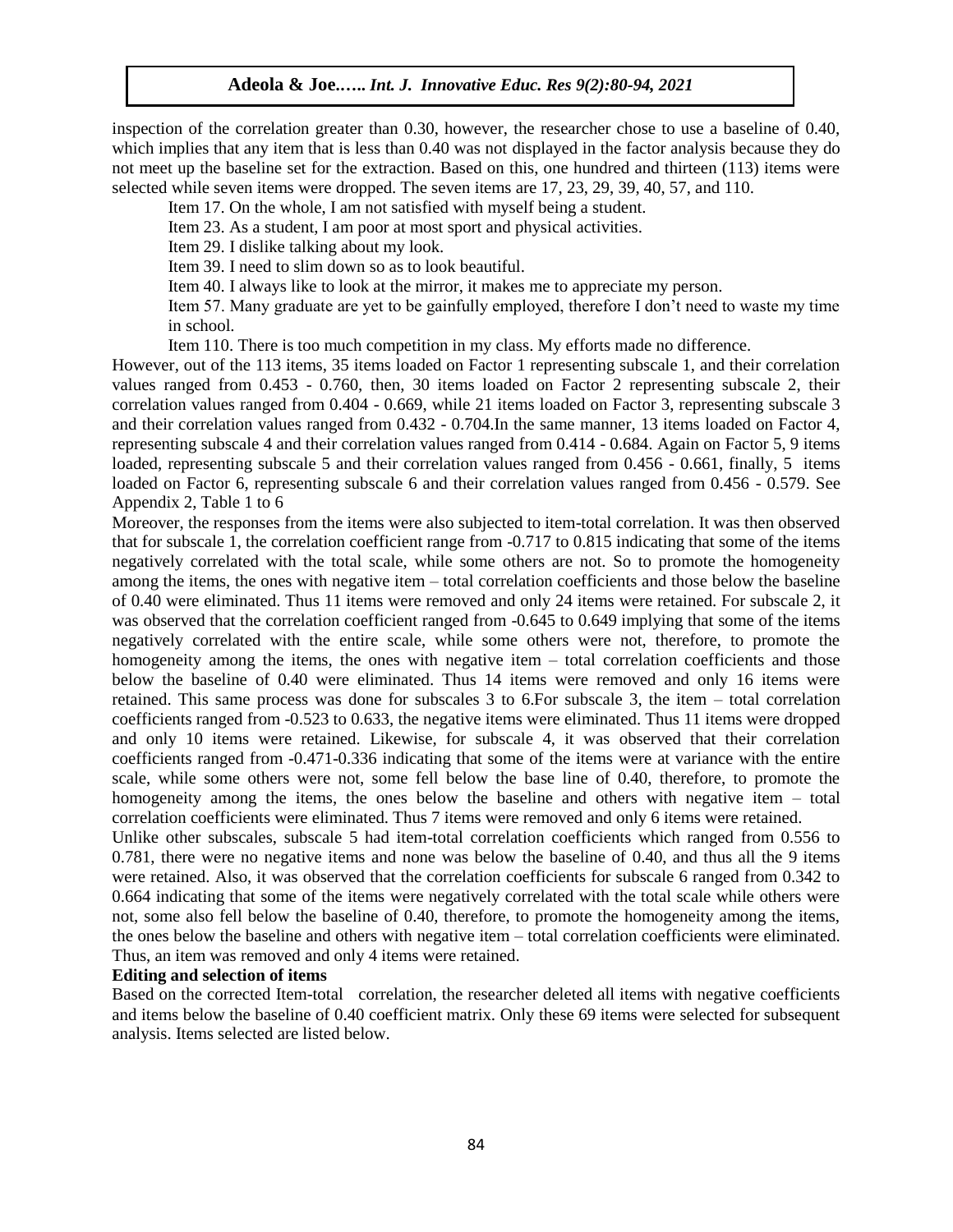#### **Administration of Instrument**

The researcher with the help of three research assistants administrated the instrument. The assistants were educated on the importance of the study, method and mode of conduct to the respondents and the importance of the confidentiality of the respondents. A total of two thousand and four hundred copies of the instrument were distributed, all were collected at the point of completion for collation and data analysis.

#### **3.6 Method of Data Analysis**

After the instrument has been administered, they were all collated and analyzed using various statistical analysis. Research question one was answered using Principal component analysis to determine the factor structure of the instrument, upon which the subsequent items in the instrument were determine.

# **PRESENTATION OF RESULTS**

#### **Research Questions**

**Research Question One**: *What is the factor structure of Adolescent Academic self-concept scale (AASS) using confirmatory factor Analysis (CFA)?*

To provide answer to research question one, the items that were selected were run through, a series of principal component analysis, using the forced extraction method. This method follows the recommendation of Everett and Hothorn (2010). The result of the principal component Analysis (PCA) is displayed in table 1

T.

|                |        |                            |              |        | <b>Total Variance Explained</b>            |              |        |                    |                                   |
|----------------|--------|----------------------------|--------------|--------|--------------------------------------------|--------------|--------|--------------------|-----------------------------------|
|                |        | <b>Initial Eigenvalues</b> |              |        | <b>Extraction Sums of Squared Loadings</b> |              |        |                    | Rotation Sums of Squared Loadings |
| Component      | Total  | $\%$ of<br>Variance        | Cumulative % | Total  | $%$ of<br>Variance                         | Cumulative % | Total  | $%$ of<br>Variance | Cumulative %                      |
|                | 30.178 | 43.736                     | 43.736       | 30.178 | 43.736                                     | 43.736       | 21.248 | 30.794             | 30.794                            |
| $\overline{2}$ | 7.093  | 10.280                     | 54.017       | 7.093  | 10.280                                     | 54.017       | 8.632  | 12.510             | 43.304                            |
| $\overline{3}$ | 5.492  | 7.960                      | 61.976       | 5.492  | 7.960                                      | 61.976       | 7.441  | 10.784             | 54.088                            |
| $\overline{4}$ | 4.960  | 7.189                      | 69.165       | 4.960  | 7.189                                      | 69.165       | 7.339  | 10.636             | 64.724                            |
| 5              | 2.470  | 3.580                      | 72.745       | 2.470  | 3.580                                      | 72.745       | 4.284  | 6.209              | 70.933                            |
| 6              | 2.099  | 3.043                      | 75.788       | 2.099  | 3.043                                      | 75.788       | 3.349  | 4.854              | 75.788                            |
| 7              | 1.440  | 2.088                      | 77.875       |        |                                            |              |        |                    |                                   |
| $\bf 8$        | 1.235  | 1.790                      | 79.666       |        |                                            |              |        |                    |                                   |
| 9              | 1.206  | 1.748                      | 81.413       |        |                                            |              |        |                    |                                   |
| 10             | 1.056  | 1.530                      | 82.944       |        |                                            |              |        |                    |                                   |
| 11             | 1.004  | 1.455                      | 84.399       |        |                                            |              |        |                    |                                   |
| 12             | .885   | 1.283                      | 85.681       |        |                                            |              |        |                    |                                   |
| 13             | .759   | 1.101                      | 86.782       |        |                                            |              |        |                    |                                   |
| 14             | .716   | 1.037                      | 87.819       |        |                                            |              |        |                    |                                   |
| 15             | .673   | .976                       | 88.795       |        |                                            |              |        |                    |                                   |
| 16             | .623   | .903                       | 89.698       |        |                                            |              |        |                    |                                   |
| 17             | .572   | .828                       | 90.526       |        |                                            |              |        |                    |                                   |
| 18             | .557   | .808                       | 91.334       |        |                                            |              |        |                    |                                   |
| 19             | .497   | .720                       | 92.054       |        |                                            |              |        |                    |                                   |
| 20             | .492   | .713                       | 92.766       |        |                                            |              |        |                    |                                   |
| 21             | .453   | .656                       | 93.423       |        |                                            |              |        |                    |                                   |
| 22             | .382   | .554                       | 93.976       |        |                                            |              |        |                    |                                   |
| 23             | .352   | .511                       | 94.487       |        |                                            |              |        |                    |                                   |

Table 1: Principal Component Analysis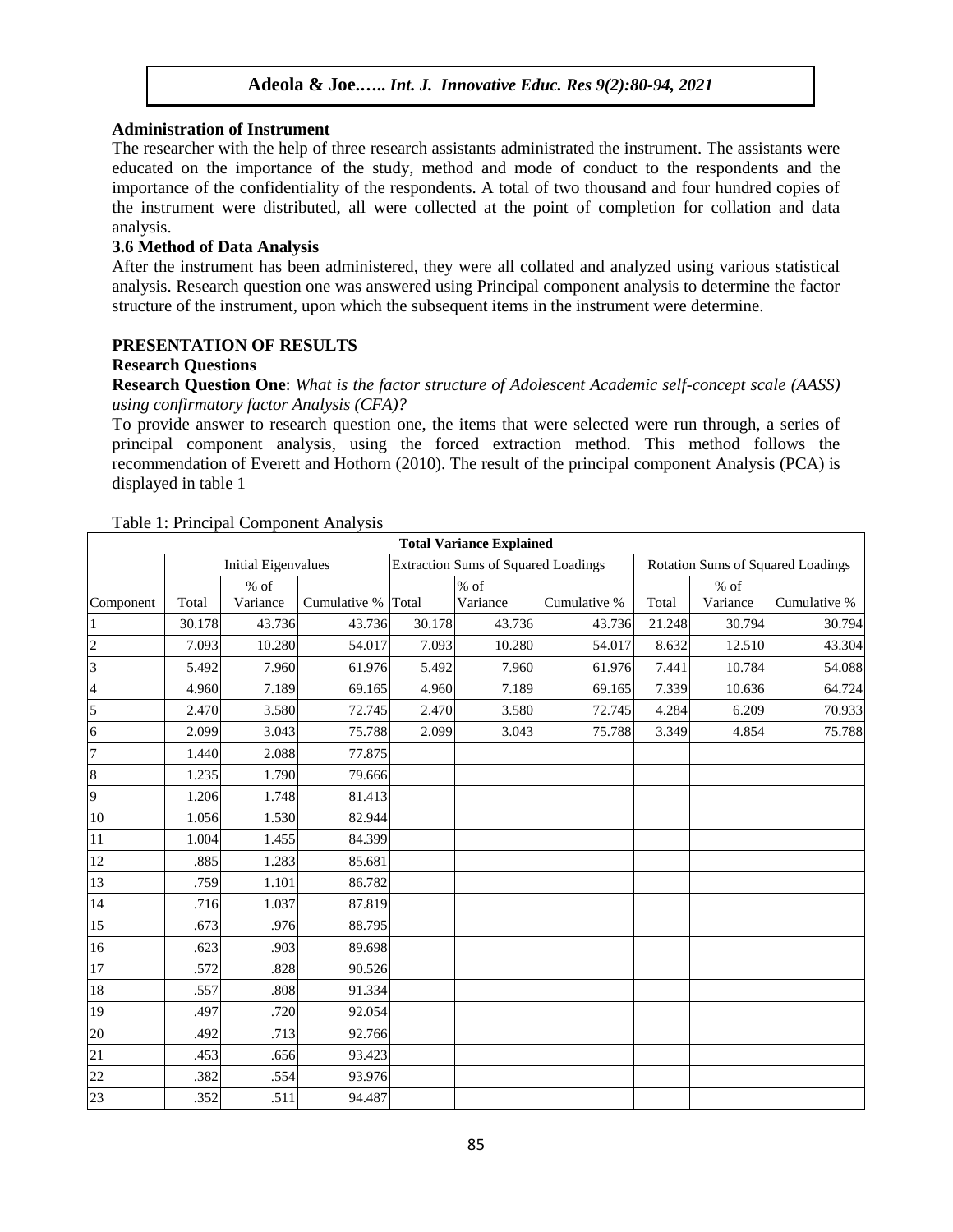| 24 | .327             | .474         | 94.961  |  |  |  |
|----|------------------|--------------|---------|--|--|--|
| 25 | .301             | .436         | 95.397  |  |  |  |
| 26 | .279             | .405         | 95.802  |  |  |  |
| 27 | .257             | .373         | 96.175  |  |  |  |
| 28 | .246             | .357         | 96.532  |  |  |  |
| 29 | .218             | .316         | 96.848  |  |  |  |
| 30 | .202             | .293         | 97.140  |  |  |  |
| 31 | .184             | .267         | 97.408  |  |  |  |
| 32 | .167             | .242         | 97.649  |  |  |  |
| 33 | .155             | .225         | 97.874  |  |  |  |
| 34 | .144             | .208         | 98.082  |  |  |  |
| 35 | .127             | .184         | 98.267  |  |  |  |
| 36 | .124             | $.180\,$     | 98.447  |  |  |  |
| 37 | .121             | .175         | 98.621  |  |  |  |
| 38 | $.110$           | .159         | 98.780  |  |  |  |
| 39 | .092             | .134         | 98.914  |  |  |  |
| 40 | .083             | .120         | 99.034  |  |  |  |
| 41 | .074             | .107         | 99.142  |  |  |  |
| 42 | .068             | .098         | 99.240  |  |  |  |
| 43 | .063             | .091         | 99.331  |  |  |  |
| 44 | .059             | .085         | 99.416  |  |  |  |
| 45 | .054             | .079         | 99.494  |  |  |  |
| 46 | .054             | $.078\,$     | 99.573  |  |  |  |
| 47 | .048             | .070         | 99.643  |  |  |  |
| 48 | .041             | .059         | 99.702  |  |  |  |
| 49 | .036             | .053         | 99.755  |  |  |  |
| 50 | .034             | .050         | 99.804  |  |  |  |
| 51 | .032             | .047         | 99.851  |  |  |  |
| 52 | .029             | .042         | 99.893  |  |  |  |
| 53 | .024             | .034         | 99.928  |  |  |  |
| 54 | .023             | .033         | 99.961  |  |  |  |
| 55 | .009             | .013         | 99.973  |  |  |  |
| 56 | $.006$           | .009         | 99.982  |  |  |  |
| 57 | .006             | .009         | 99.991  |  |  |  |
| 58 | .003             | $.004$       | 99.996  |  |  |  |
| 59 | .002             | .003         | 99.999  |  |  |  |
| 60 | .001             | .001         | 100.000 |  |  |  |
| 61 | 8.935E-<br>17    | 1.295E-16    | 100.000 |  |  |  |
| 62 | 7.897E-<br>17    | 1.145E-16    | 100.000 |  |  |  |
| 63 | 5.441E-<br>17    | 7.886E-17    | 100.000 |  |  |  |
| 64 | 7.623E-<br>18    | 1.105E-17    | 100.000 |  |  |  |
| 65 | $-4.360E-$<br>18 | $-6.319E-18$ | 100.000 |  |  |  |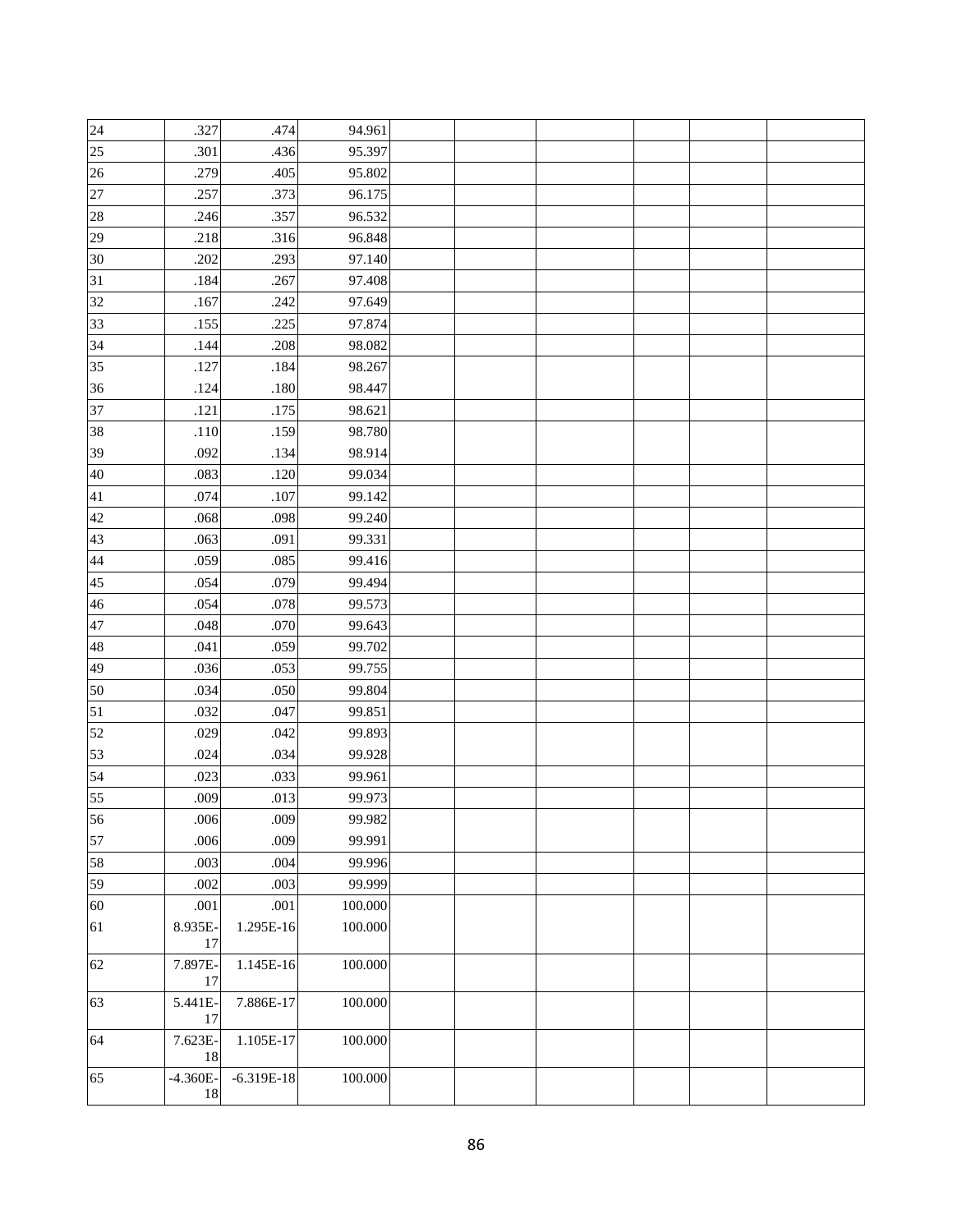|  | <b>Adeola &amp; Joe Int. J. Innovative Educ. Res 9(2):80-94, 2021</b> |
|--|-----------------------------------------------------------------------|
|--|-----------------------------------------------------------------------|

| 66  |    | $-1.413E - 2.049E - 17$ | 100.000 |  |  |  |
|-----|----|-------------------------|---------|--|--|--|
|     |    |                         |         |  |  |  |
| -67 |    | $-3.590E - 5.203E - 17$ | 100.000 |  |  |  |
|     |    |                         |         |  |  |  |
| 68  |    | $-1.322E - 1.916E - 16$ | 100.000 |  |  |  |
|     | 16 |                         |         |  |  |  |





# **Component Number**

Figure 1 Is the Scree plot of Principal Component Analysis using Principal Component Analysis)

Principal Component Analysis was conducted on the 69 items, and force extraction of 6 factors was requested, the result yielded 6 components with more than 1% of variance. Critical observation of the scree plot associated with the PCA (Figure 1) revealed a change in the shape of the plot, which is the inflection point, this occurred at the sixth point in the line.

| <b>Total Variance Explained</b> |                                            |          |              |                                          |               |              |  |  |
|---------------------------------|--------------------------------------------|----------|--------------|------------------------------------------|---------------|--------------|--|--|
| Component                       | <b>Extraction Sums of Squared Loadings</b> |          |              | <b>Rotation Sums of Squared Loadings</b> |               |              |  |  |
|                                 | Total                                      | $%$ of   | Cumulative % | Total                                    | % of Variance | Cumulative % |  |  |
|                                 |                                            | Variance |              |                                          |               |              |  |  |
|                                 | 30.178                                     | 43.736   | 43.736       | 21.248                                   | 30.794        | 30.794       |  |  |
|                                 | 7.093                                      | 10.280   | 54.017       | 8.632                                    | 12.510        | 43.304       |  |  |
|                                 | 5.492                                      | 7.960    | 61.976       | 7.441                                    | 10.784        | 54.088       |  |  |
|                                 | 4.960                                      | 7.189    | 69.165       | 7.339                                    | 10.636        | 64.724       |  |  |
|                                 | 2.470                                      | 3.580    | 72.745       | 4.284                                    | 6.209         | 70.933       |  |  |
| 6                               | 2.099                                      | 3.043    | 75.788       | 3.349                                    | 4.854         | 75.788       |  |  |

# **Table 2: Principal Component Total Variance**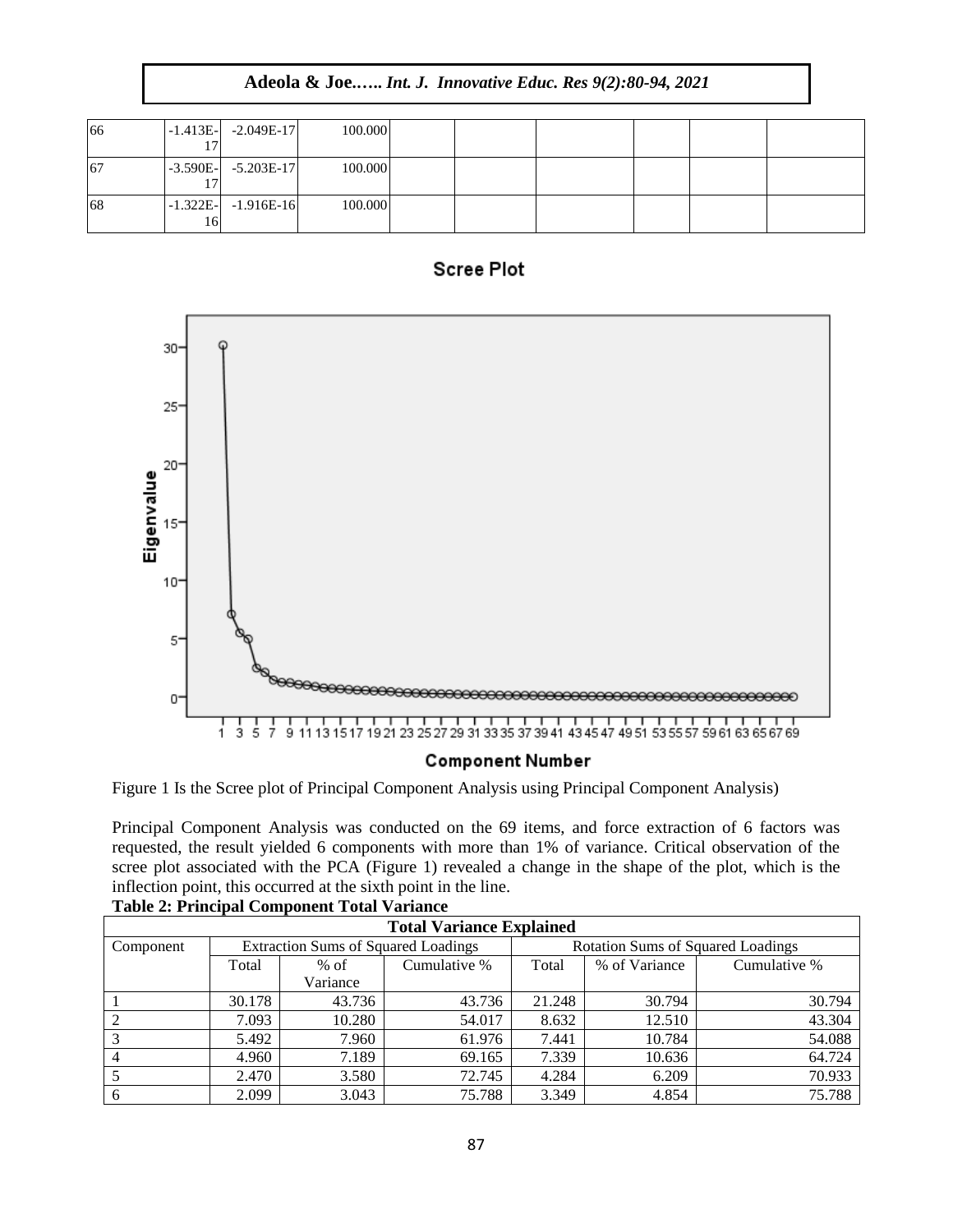From the Table 2 above, it can be observed that the first component accounted for 30.794% of the total variance, the second component accounted for 12.510% of the total variance, the third component accounted for 10.784 % of the total variance, the fourth component accounted for 10.636 % of the total variance, the fifth component accounted for 6.209 % of the total variance and the sixth components accounted for about 4.854% of the total variance in the responses of the students in adolescent academic self-concept scale (AASS).

In addition to this, rotated component matrix, revealed that different items loaded on different components. However, an item was not displayed, this implies that it didn't meet up with the baseline set for the extraction, therefore, 68 items loaded on different Subscales. The component subscales were labeled based on the common themes of the items under them. A cut- off of 0.40 was used based on the recommendation of Tabachnick Fidell, (2011)

A summary of the items, their factor loading, Eigen values, explained variance original code and component source are shown in table 4.3below.

| Subscale1       |                 |                                                        |          |        |           |
|-----------------|-----------------|--------------------------------------------------------|----------|--------|-----------|
| Original code   | Component       | Item Statement.                                        | Factor   | Eigen  | Explained |
|                 | source          |                                                        | loading  | value  | variance  |
| 65              | <b>SAC</b>      | Achievement of set goals make my life worth living.    | 0.867    | 43.736 | 30.794    |
| $\overline{94}$ | <b>SEF</b>      | I always jot down good note during class instruction.  | .854     |        |           |
| 69              | SAW             | I have always accomplished my decision.                | .847     |        |           |
| 27              | <b>SI</b>       | Hard work pays so I work hard for my academic          | .844     |        |           |
|                 |                 | success.                                               |          |        |           |
| 71              | <b>SAW</b>      | I feel I am a bundle of disappoint in school           | .842     |        |           |
| 62              | <b>SAW</b>      | I like to face academic challenges, it pushes me to    | .842     |        |           |
|                 |                 | study hard for success.                                |          |        |           |
| 64              | SAW             | I assume I am physically challenged                    | .836     |        |           |
| 38              | SI              | I always retain my good grade in all subjects.         | .836     |        |           |
| 70              | <b>SAW</b>      | I am unstoppable, I will be what I want to be.         | .835     |        |           |
| 58              | IS              | There is nothing in me to be proud of as a student     | .806     |        |           |
| 107             | <b>SAC</b>      | I always set my priorities right as a student.         | .806     |        |           |
| $\overline{4}$  | SE              | I achieved the goals I set in my study last term.      | .799     |        |           |
| 43              | <b>IS</b>       | I may not be able to do great things now, but, I do    | .796     |        |           |
|                 |                 | small things in a great way.                           |          |        |           |
| 49              | <b>IS</b>       | I always want to be a voice not an echo, and that is   | .792     |        |           |
|                 |                 | who I am.                                              |          |        |           |
| 61              | <b>SAW</b>      | I pick up courage, when challenged by my classmate     | .786     |        |           |
|                 |                 | during examination.                                    |          |        |           |
| 111             | <b>SAC</b>      | It is hard for me to learn with other classmates.      | .780     |        |           |
| 78              | <b>SAW</b>      | I feel good about my gender.                           | .780     |        |           |
| 67              | SAW             | I will change my look if I have my way                 | .777     |        |           |
| 23              | SI              | I always like to plan my school work ahead of the      | .760     |        |           |
|                 |                 | day.                                                   |          |        |           |
| 118             | <b>SAC</b>      | Sometimes I feel am not useful at all among my         | .760     |        |           |
|                 |                 | classmate.                                             |          |        |           |
| 39              | <b>SI</b>       | I can settle down to study even if there are other     | .752     |        |           |
|                 |                 | interesting things to do.                              |          |        |           |
| 26              | <b>SI</b>       | I direct my energy toward the subject I want to        | .744     |        |           |
|                 |                 | improve on.                                            |          |        |           |
| 15              | $\rm SE$        | I am ugly as a student.                                | $-.710$  |        |           |
| 28              | $\overline{SI}$ | I am proud of myself in the class due to my            | .699     |        |           |
|                 |                 | performance                                            |          |        |           |
| 102             | <b>SAC</b>      | I may need to select a toning soap and cream so that I | .658     |        |           |
|                 |                 | can look beautiful                                     |          |        |           |
| 91              | <b>SEF</b>      | I always enjoy using the library to get information    | $-0.618$ |        |           |
|                 |                 | about my homework.                                     |          |        |           |
| 7               | <b>SE</b>       | I have never made a personal reading time table        | $-.616$  |        |           |
| $\overline{31}$ | <b>SI</b>       | I don't always have the scores I wish to have in most  | .607     |        |           |

#### **Table 3 Components of Subscale 1 to Subscale 6**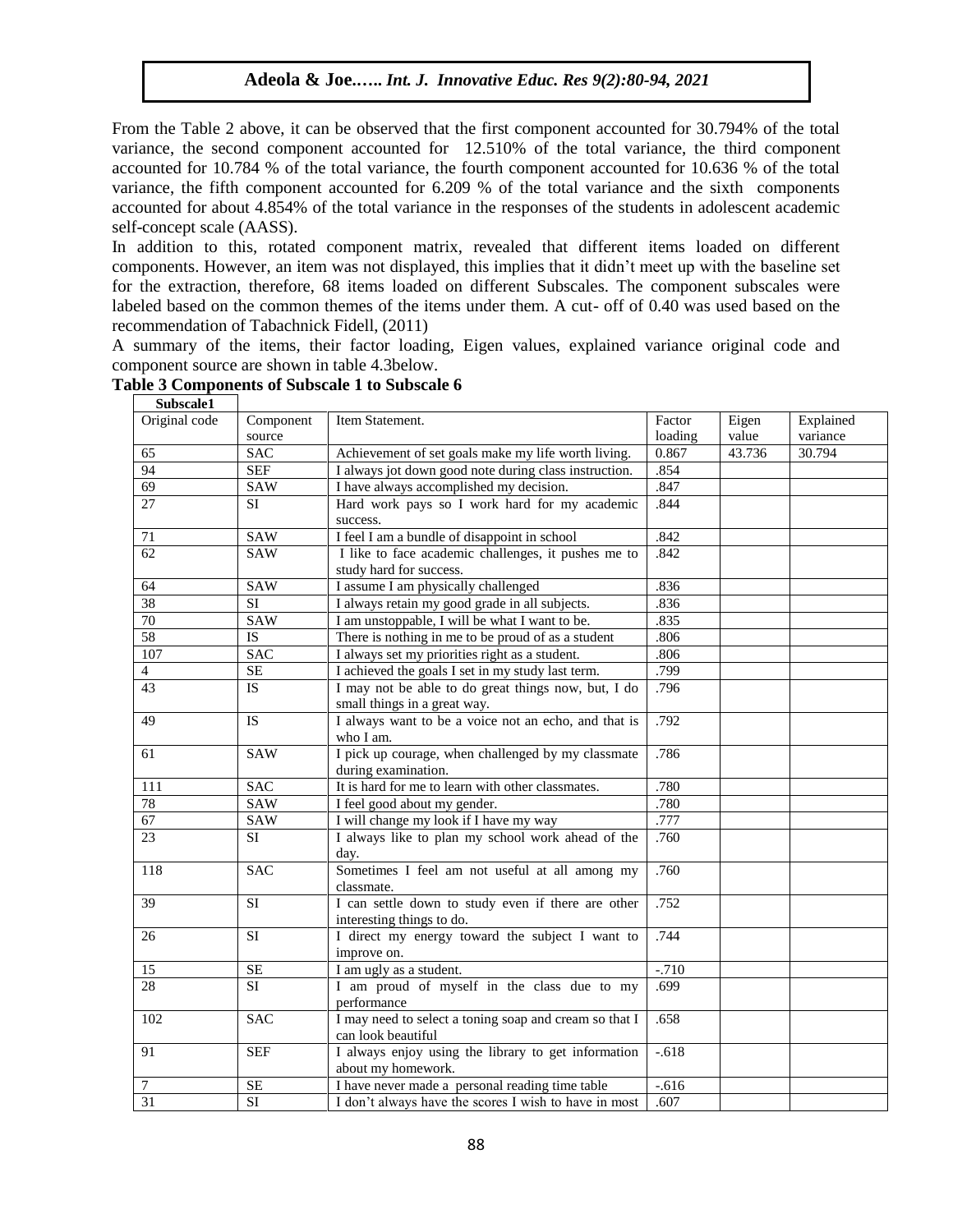|     |            | of my examination.                                     |         |  |
|-----|------------|--------------------------------------------------------|---------|--|
| 101 | <b>SAC</b> | I feel loved by my classmate because am good           | .583    |  |
|     |            | looking                                                |         |  |
| 54  | IS         | I don't belief I can always get what I want, no matter | $-.567$ |  |
|     |            | how I try hard.                                        |         |  |
| 48  | IS         | I don't believe I can be who I want to be, because the | .538    |  |
|     |            | price is high.                                         |         |  |
| 52  | IS         | I wish I am as important as my friend in class         | .502    |  |
| 46  | <b>IS</b>  | I have a very short learning-span in class.            | .477    |  |
| 44  | <b>IS</b>  | My grade at every examination is not too far from      | .460    |  |
|     |            | what I aimed at.                                       |         |  |

#### **Subscale 2**

| DUDSLAIC <i>4</i> |            |                                                                          |         |        |           |
|-------------------|------------|--------------------------------------------------------------------------|---------|--------|-----------|
| Original          | Component  | Item Statement.                                                          | Factor  | Eigen  | Explained |
| code              | source     |                                                                          | loading | value  | variance  |
| 56                | <b>IS</b>  | I can only read and study under a conducive environment.                 | .888    | 54.017 | 12.510    |
| 3                 | <b>SE</b>  | I find it difficult to settle down and read personally.                  | .857    |        |           |
| 30                | <b>SI</b>  | I fear facing challenges because I don't want to fail.                   | .855    |        |           |
| 21                | <b>SI</b>  | Every one cannot secure white collar job.                                | .851    |        |           |
| 87                | <b>SEF</b> | Most of the time, I don't understand my mood in class.                   | .758    |        |           |
| 24                | <b>SI</b>  | I am optimistic about a better grade at every examination.               | .758    |        |           |
| 90                | <b>SEF</b> | I don't always understand what was taught in class.                      | .628    |        |           |
| 81                | <b>SEF</b> | am not impressed to work hard, one can make it through<br>diverse ways   | .604    |        |           |
| 95                | <b>SEF</b> | I wish I could love myself as a student.                                 | .585    |        |           |
| 34                | <b>SI</b>  | I always have an idea of a starting point of all my academic<br>goals.   | .571    |        |           |
| 18                | <b>SE</b>  | My background is a great limitation to my academic success in<br>school. | .559    |        |           |
| 114               | <b>SAC</b> | Not only schooling, can give me success in life.                         | .416    |        |           |

#### **Subscale 3**

| Original | Component  | <b>Item Statement.</b>                                   | Factor  | Eigen  | <b>Explained</b> |
|----------|------------|----------------------------------------------------------|---------|--------|------------------|
| code     | source     |                                                          | loading | value  | variance         |
| 100      | <b>SEF</b> | I can't picture a way to achieve my life goal            | .953    | 61.976 | 10.784           |
| 17       | <b>SE</b>  | I found it difficult to realize when I am under academic | .951    |        |                  |
|          |            | pressure                                                 |         |        |                  |
| 106      | SAC.       | I found it difficult to realize when I am under academic | .951    |        |                  |
|          |            | pressure                                                 |         |        |                  |
| 113      | SAC.       | I make more failure than success as a student.           | .950    |        |                  |
| 8        | <b>SE</b>  | I am as better as other students in my class.            | .948    |        |                  |
|          |            |                                                          |         |        |                  |
| 88       | <b>SEF</b> | I enjoy sport and physical exercise in school            | .944    |        |                  |

#### **Subscale 4**

| Original   | Component  | <b>Item Statement</b>                                           | Factor  | Eigen  | <b>Explained</b> |
|------------|------------|-----------------------------------------------------------------|---------|--------|------------------|
| code       | source     |                                                                 | loading | value  | variance         |
|            | <b>SAW</b> | I learn other trades after school hours.                        | .903    | 69.165 | 10.636           |
|            | <b>SAW</b> | I am not confident of myself during examination.                | .902    |        |                  |
| 21         | <b>SE</b>  | I follow my time table for personal studying.                   | .901    |        |                  |
| 27         | <b>SE</b>  | My concentration during teaching-learning process is very low.  | .813    |        |                  |
| 31         | <b>SE</b>  | I have my personal time table.                                  | .813    |        |                  |
| 39         | <b>SE</b>  | I am popular because of my body shape                           | .565    |        |                  |
| 40         | <b>SI</b>  | I feel like a fool among my classmate                           | .565    |        |                  |
| 45         | <b>SI</b>  | I have problem with most of my subjects                         | .525    |        |                  |
| Subscale 5 |            |                                                                 |         |        |                  |
| Original   | Component  | <b>Item Statement</b>                                           | Factor  | Eigen  | Explained        |
| code       | source     |                                                                 | loading | value  | variance         |
| 48         | <b>IS</b>  | I am afraid of what lies ahead of me, therefore I don't want to | $-.728$ | 72.745 | 6.209            |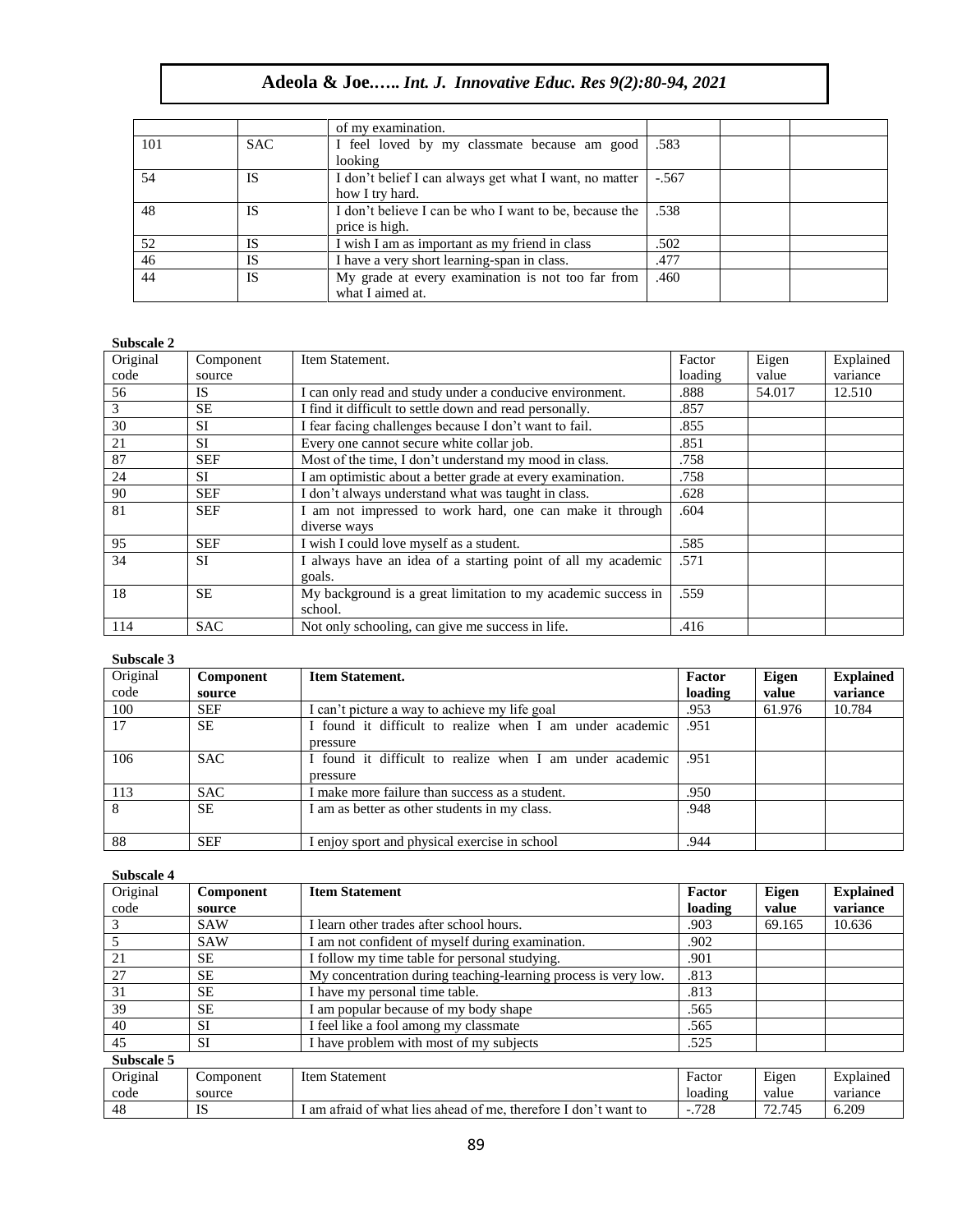|     |    | think about the future.                                          |         |  |
|-----|----|------------------------------------------------------------------|---------|--|
| 4e  | הו | Most times I follow majority ideas, thoughts and actions.        | $-.680$ |  |
| .50 | Ю  | I always visit a special place to study during holidays to avoid | .420    |  |
|     |    | distractions.                                                    |         |  |

**Subscale 6**

| <b>Subscale</b> 0 |            |                                                                |         |        |           |
|-------------------|------------|----------------------------------------------------------------|---------|--------|-----------|
| Original          | Component  | Item Statement                                                 | Factor  | Eigen  | Explained |
| code              | source     |                                                                | loading | value  | variance  |
| 38                | <b>SE</b>  | As a student, I am poor at most sport and physical activities. | $-.728$ | 75.788 | 4.854     |
| 33                | <b>SE</b>  | I am not better than any of my classmate                       | .593    |        |           |
| 56                | <b>SEF</b> | I always concentrate during lesson on subject taught.          | $-.550$ |        |           |
|                   | <b>SEF</b> | I prefer practical subjects in class.                          | $-.528$ |        |           |
| -61               | <b>SEF</b> | All students can't perform well to teacher's expectation.      | $-.471$ |        |           |

From the analysis of the data shown in Table 3, subscale 1 had 34 items. These items reflected the positive and negative feelings of the respondents on their self-esteem. Items under this subscale accounted for 30.794% with Eigen value of 43.736 of the variance in the entire scale as shown above in Table 2 The result from Table 3 (subscale 2) revealed twelve (12) items. They reflected the positive and negative feelings of respondents on their ideal--self. This subscale had an Eigen value of 54.017 and accounted for 12.510% of the variance in the entire scale as shown in Table 2.

The result from Table 3 (subscale 3) revealed six (6) items from the initial scale, it had an Eigen value of 61.976, and accounted for 10.784% of the variance in the entire scale as shown in Table 2. These six (6) items reflected the positive and negative feeling of the respondents on their Self- image.

The result from Table 3 (subscale 4) revealed eight (8) items from the initial scale, it had an Eigen value of 69.165, and accounted for 10.636% of the variance in the entire scale as shown in Table 2. These eight (8) items reflected the positive and negative feeling of the respondents on their Self- actualization.

The result from Table 3 (subscale 5) revealed three (3) items from the initial scale, it had an Eigen value of 72.745, and accounted for 6.209% of the variance in the entire scale as shown in Table 2.These three (3) items reflected the positive and negative feeling of the respondents on their Self- awareness.

The result from Table 3 (subscale 6) revealed Five (5) items from the initial scale, it had an Eigen value of 75.788, and accounted for 4.854% of the variance in the entire scale as shown in Table 2.These Five (5) items reflected the positive and negative feeling of the respondents on their Self- efficacy.

All the items in the six (6) subscales of the Adolescents Academic self-concept scale had a factor loading which were greater than 0.40, except for an item that was not displayed because it fell below the baseline of 0.40, which was taken as the criteria for item inclusion. Based on this, the total number of items is 68.

| Subscale  | Number of item | Subscale name      | % of variance | Eigen value |
|-----------|----------------|--------------------|---------------|-------------|
| .,        | 34             | Self-esteem        | 30.794        | 43.736      |
|           | 12             | Ideal self         | 12.510        | 54.017      |
|           |                | Self-image         | 10.784        | 61.976      |
|           |                | Self-actualization | 10.636        | 69.165      |
|           |                | Self-awareness     | 6.209         | 72.745      |
|           |                | Self-efficacy      | 4.854         | 75.788      |
| Total     | 68             |                    |               |             |
| Number of |                |                    |               |             |
| items     |                |                    |               |             |

**Summary of AASS Factor Structure Total Variance.**

**Research Question Two**: What are the developed items of academic self-concept scale (AASS) for adolescents? **Table 4 Final Items of the Adolescents' Academic Self-Concept Scale** 

|     |                                                             | <b>Almost</b><br><b>Always</b><br>True | <b>Usually</b><br><b>True</b> | <b>Often</b><br><b>True</b> | <b>Occasionally</b><br><b>True</b> | <b>Rarely</b><br>True | <b>Usually</b><br><b>Not True</b> | <b>Almost</b><br><b>Never</b><br><b>True</b> |
|-----|-------------------------------------------------------------|----------------------------------------|-------------------------------|-----------------------------|------------------------------------|-----------------------|-----------------------------------|----------------------------------------------|
| S/N | <b>Items</b>                                                |                                        | O                             |                             |                                    |                       |                                   |                                              |
|     | Achievement of set<br>goals 1<br>make my life worth living. |                                        | 6                             |                             |                                    |                       |                                   |                                              |
|     | I always jot down good note<br>during class instruction.    |                                        | O                             |                             |                                    |                       |                                   |                                              |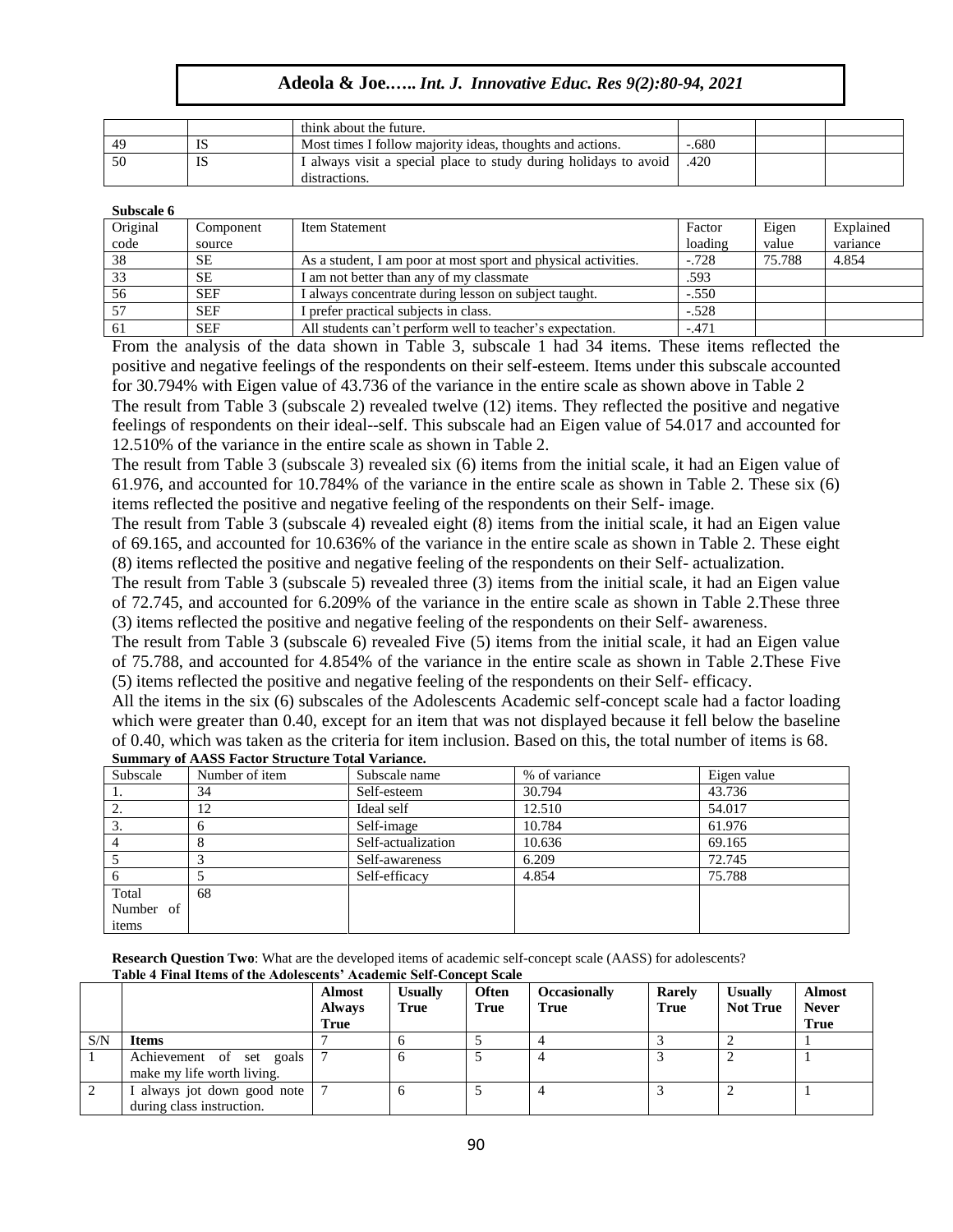| $\mathfrak{Z}$  | I have always accomplished<br>my decision.                                             | 7               | 6 | 5               | $\overline{4}$ | 3              | 2              | 1            |
|-----------------|----------------------------------------------------------------------------------------|-----------------|---|-----------------|----------------|----------------|----------------|--------------|
| $\overline{4}$  | Hard work pays so I work<br>hard for my academic success.                              | $7\phantom{.0}$ | 6 | 5               | $\overline{4}$ | 3              | 2              | $\mathbf{1}$ |
| 5               | I feel I am a bundle of<br>disappoint in school                                        | $\tau$          | 6 | $\overline{5}$  | $\overline{4}$ | 3              | $\mathbf{2}$   | $\mathbf{1}$ |
| 6               | I like to face academic<br>challenges, it pushes me to<br>study hard for success.      | $\tau$          | 6 | 5               | $\overline{4}$ | 3              | 2              | $\mathbf{1}$ |
| $7\phantom{.0}$ | I assume I am physically<br>challenged                                                 | $\tau$          | 6 | 5               | $\overline{4}$ | 3              | 2              | $\mathbf{1}$ |
| 8               | I am unstoppable, I will be<br>what I want to be.                                      | $\tau$          | 6 | 5               | $\overline{4}$ | 3              | 2              | 1            |
| 9               | There is nothing in me to be<br>proud of as a student.                                 | $\overline{7}$  | 6 | $\overline{5}$  | $\overline{4}$ | 3              | $\overline{2}$ | $\mathbf{1}$ |
| 10              | I always set my priorities right<br>as a student.                                      | $\tau$          | 6 | 5               | $\overline{4}$ | 3              | $\overline{c}$ | $\mathbf{1}$ |
| 11              | I achieved the goals I set in<br>my study last term.                                   | $7\phantom{.0}$ | 6 | 5               | $\overline{4}$ | 3              | 2              | $\mathbf{1}$ |
| 12              | I may not be able to do great<br>things now, but, I do small<br>things in a great way. | $\tau$          | 6 | 5               | $\overline{4}$ | 3              | 2              | 1            |
| 13              | I always want to be a voice not<br>an echo, and that is who I am.                      | $\tau$          | 6 | $\overline{5}$  | $\overline{4}$ | 3              | $\mathbf{2}$   | $\mathbf{1}$ |
| 14              | I pick up courage, when<br>challenged by my classmate<br>during examination.           | 7               | 6 | 5               | $\overline{4}$ | $\overline{3}$ | $\overline{2}$ | 1            |
| 15              | It is hard for me to learn with<br>other classmates.                                   | $\tau$          | 6 | 5               | $\overline{4}$ | 3              | 2              | $\mathbf{1}$ |
| 16              | I feel good about my gender.                                                           | $\overline{7}$  | 6 | $\overline{5}$  | $\overline{4}$ | $\mathfrak{Z}$ | $\mathbf{2}$   | 1            |
| 17              | I will change my look if I have<br>my way                                              | $\tau$          | 6 | 5               | $\overline{4}$ | 3              | $\overline{2}$ | $\mathbf{1}$ |
| 18              | Sometimes I feel am not<br>useful at all among my<br>classmate.                        | $\tau$          | 6 | 5               | $\overline{4}$ | 3              | $\overline{c}$ | 1            |
| 19              | I can settle down to study even<br>if there are other interesting<br>things to do.     | $\tau$          | 6 | $\overline{5}$  | $\overline{4}$ | 3              | $\overline{2}$ | $\mathbf{1}$ |
| 20              | I direct my energy toward the<br>subject I want to improve on.                         | $\tau$          | 6 | 5               | $\overline{4}$ | 3              | $\overline{2}$ | $\mathbf{1}$ |
| 21              | I am proud of myself in the<br>class due to my performance                             | 7               | 6 | 5               | $\overline{4}$ | 3              | 2              | 1            |
| 22              | I may need to select a toning<br>soap and cream so that I can<br>look beautiful        | $\tau$          | 6 | 5               | $\overline{4}$ | 3              | $\overline{c}$ | $\mathbf{1}$ |
| 23              | I don't always have the scores<br>I wish to have in most of my<br>examination.         | $7\phantom{.0}$ | 6 | 5               | $\overline{4}$ | 3              | $\overline{2}$ | 1            |
| 24              | I feel loved by my classmate<br>because am good looking                                | $7\phantom{.0}$ | 6 | 5               | $\overline{4}$ | $\mathfrak{Z}$ | $\overline{2}$ | $\mathbf{1}$ |
| 25              | I don't believe I can be who I<br>want to be, because the price<br>is high.            | $\overline{7}$  | 6 | $\overline{5}$  | $\overline{4}$ | $\overline{3}$ | $\overline{2}$ | $\mathbf{1}$ |
| 26              | I wish I am as important as my<br>friend in class                                      | $7\phantom{.0}$ | 6 | 5               | $\overline{4}$ | $\mathfrak{Z}$ | $\overline{2}$ | $\mathbf{1}$ |
| 27              | I have a very short learning-<br>span in class.                                        | $7\phantom{.0}$ | 6 | 5               | $\overline{4}$ | $\overline{3}$ | 2              | $\mathbf{1}$ |
| 28              | grade<br>My<br>at<br>every<br>examination is not too far<br>from what I aimed at.      | $\tau$          | 6 | $5\overline{)}$ | $\overline{4}$ | 3              | 2              | $\mathbf{1}$ |
|                 |                                                                                        |                 |   |                 |                |                |                |              |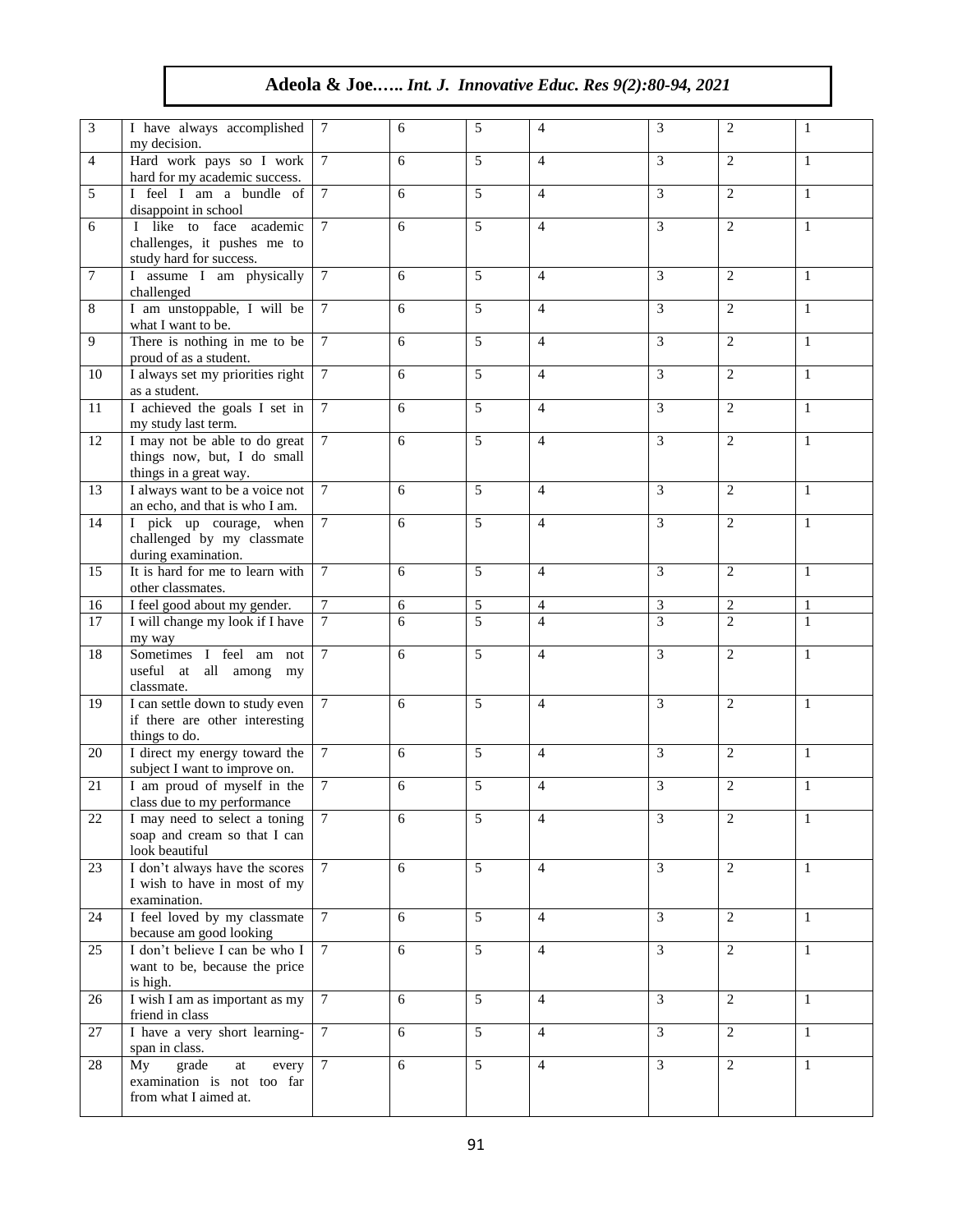| 29 | I always retain my good grade<br>in all subjects.                           | 7               | 6     | 5              | $\overline{4}$ | 3              | 2              | 1            |
|----|-----------------------------------------------------------------------------|-----------------|-------|----------------|----------------|----------------|----------------|--------------|
| 30 | I always like to plan my<br>school work ahead of the day.                   | $\tau$          | 6     | 5              | $\overline{4}$ | 3              | 2              | 1            |
| 31 | I can only read and study<br>under<br>conducive<br>a<br>environment.        | $\tau$          | 6     | $\overline{5}$ | $\overline{4}$ | 3              | 2              | $\mathbf{1}$ |
| 32 | I find it difficult to settle down<br>and read personally.                  | 7               | 6     | $\overline{5}$ | $\overline{4}$ | 3              | $\overline{c}$ | $\mathbf{1}$ |
| 33 | I fear facing challenges<br>because I don't want to fail.                   | $\overline{7}$  | 6     | $\overline{5}$ | $\overline{4}$ | 3              | 2              | $\mathbf{1}$ |
| 34 | Every one cannot secure white<br>collar job.                                | 7               |       | 6              | 5              | $\overline{4}$ | 3              | 2            |
| 35 | Most of the time, I don't<br>understand my mood in class.                   | $\tau$          | 6     | $\overline{5}$ | $\overline{4}$ | 3              | $\overline{c}$ | $\mathbf{1}$ |
| 36 | I am optimistic about a better<br>grade at every examination.               | $7\phantom{.0}$ | 6     | 5              | $\overline{4}$ | $\overline{3}$ | 2              | $\mathbf{1}$ |
| 37 | I don't always understand<br>what was taught in class.                      | $\tau$          | 6     | 5              | $\overline{4}$ | 3              | 2              | $\mathbf{1}$ |
| 38 | I am not impressed to work<br>hard, one can make it through<br>diverse ways | $\tau$          | 6     | 5              | $\overline{4}$ | 3              | 2              | 1            |
| 39 | I wish I could love myself as a<br>student.                                 | $\tau$          | 6     | 5              | $\overline{4}$ | 3              | 2              | $\mathbf{1}$ |
| 40 | I always have an idea of a<br>starting point of all my<br>academic goals.   | $7\phantom{.0}$ | 6     | 5              | $\overline{4}$ | 3              | $\mathbf{2}$   | $\mathbf{1}$ |
| 41 | My background is a great<br>limitation to my academic<br>success in school. | $\tau$          | 6     | 5              | $\overline{4}$ | 3              | 2              | $\mathbf{1}$ |
| 42 | I cant picture a way to achieve<br>my life goal                             | $\tau$          | 6     | 5              | $\overline{4}$ | 3              | 2              | $\mathbf{1}$ |
| 43 | I found it difficult to realize<br>when I am under academic<br>pressure     | $\tau$          | 6     | 5              | $\overline{4}$ | 3              | 2              | 1            |
| 44 | I found it difficult to realize<br>when I am under academic<br>pressure     | 7               | 6     | 5              | $\overline{4}$ | 3              | 2              | 1            |
| 45 | I make more failure than<br>success as a student.                           | $\tau$          | 6     | 5              | $\overline{4}$ | 3              | 2              | 1            |
| 46 | I am as better as other students<br>in my class.                            | 7               | 6     | 5              | $\overline{4}$ | 3              | 2              | 1            |
| 47 | I enjoy sport and physical<br>exercise in school                            | 7               | 6     | 5              | 4              | 3              | 2              | 1            |
| 48 | I learn other trades after<br>school hours.                                 | $7\phantom{.0}$ | 6     | 5              | $\overline{4}$ | $\mathfrak{Z}$ | $\overline{2}$ | $\mathbf{1}$ |
| 49 | I am not confident of myself<br>during examination.                         | $7\phantom{.0}$ | 6     | 5              | $\overline{4}$ | $\overline{3}$ | 2              | $\mathbf{1}$ |
| 50 | I follow my time table for<br>personal studying.                            | $7\phantom{.0}$ | 6     | $\overline{5}$ | $\overline{4}$ | $\mathfrak{Z}$ | 2              | $\mathbf{1}$ |
| 51 | My concentration<br>during<br>teaching-learning process is<br>very low.     | $\overline{7}$  | 6     | $\overline{5}$ | $\overline{4}$ | $\overline{3}$ | 2              | $\mathbf{1}$ |
| 52 | I have my personal time table.                                              | $7\phantom{.0}$ | $6\,$ | $\mathfrak{S}$ | $\overline{4}$ | $\overline{3}$ | $\overline{2}$ | 1            |
| 53 | I am popular because of my<br>body shape                                    | 7               | 6     | $\overline{5}$ | $\overline{4}$ | $\overline{3}$ | $\overline{2}$ | $\mathbf{1}$ |
| 54 | I feel like a fool among my<br>classmate                                    | $7\phantom{.0}$ | 6     | $\overline{5}$ | $\overline{4}$ | $\overline{3}$ | $\overline{2}$ | $\mathbf{1}$ |

From table 4.13, it was observed that the final scale of the Adolescents' Academic Self-concept Scale (AASS) is made up of 54 items under 4 components (subscales). From the tables displayed above, it was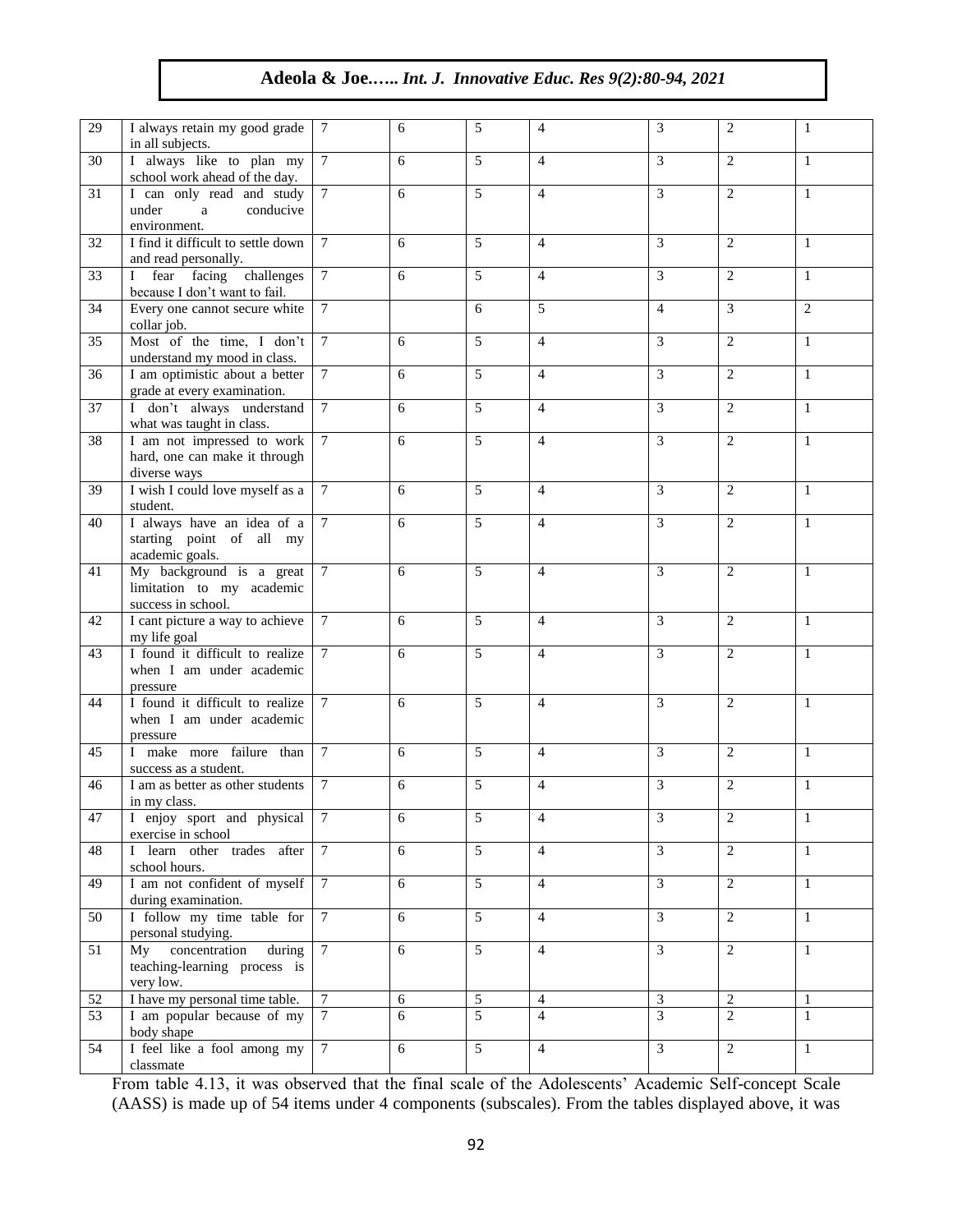also observed that subscale one which assessed self-esteem had Thirty (30) items, subscale two which assessed Ideal-self had eleven(11) items, subscale three which assessed Self- image had six (6) items, and subscale four which assessed self-awareness had seven (7) items all these subscales were based on seven Likert scale.

| Subscale     | Number of items   | Number of items |
|--------------|-------------------|-----------------|
|              | Self-esteem       | 30              |
|              | <b>Ideal Self</b> | 11              |
| 3.           | Self-image        | 6               |
|              | Self-awareness    |                 |
| <b>Total</b> |                   | 54              |

# **DISCUSSION AND CONCLUSION**

#### **Factor structure of Adolescents' Academic Self-concept (AASS)**

The result obtained from the analysis of the factor structure of the adolescents' academic self-concept scale (AASS) showed that from the total of 120 items initially developed by the researcher, only 68 were suitable for further analysis, then a principal component analysis was utilized to select appropriate items loading, a six factor solution was used. This was based on the screen plot diagram as well as the total variance explained which had a total above 75%.

Using the rotated components component matrix, 54 items under four component (subscale) were developed which is now the final scale. This result revealed that the adolescents' academic self-concept scale (AASS) had a total of 54 items, under four separate, but related subscales (components) of the four subscales (components) were self-esteem, ideal-self, self-image and self- awareness..

The result from this study is similar to that obtained by Batool and Khalid (2011) who found out that an indigenous self-report emotional intelligence scale yielded 10 distinct components, composed of 56 items, however it differs from this instrument (AASS) because it was developed with a Pakistani sample while the AASS study was done using Nigerian sample, also there is a difference in the number of items: AASS comprised of 54 items while their instrument was made up of 56 items lastly, the title of the components they extracted from their instrument differs from the AASS instrument.

The result of this study supports the result obtained by Obushi (2019) who found out that the quality assurance instrument yielded five factors which are school management indices, school resources, teacher effectiveness, learners' outcome and school/community indices. The result also indicated that 147 items of the QAI were reduced to 128 items; which means that the quality assurance instrument items adequately represented indicators of quality in respect to school continuous improvement and sustained development. This implies that the indicators can be identified, assessed and used to make professional judgments about quality, however, it differs to the extent that AASS was done on students' academic selfconcept.

#### **Final item of the Adolescents' Academic self-concept scale**

The result from the study showed that the final Adolescents' Academic self-concept scale (AASS) had 54 items under four distinct but related components (subscales). These items were developed after the initial analysis of items revealed only 68items that are suitable for inclusion in the instrument for further analysis. Factor analysis showed that only 54 items rotated under four (4) components (subscale) used for the study. This results is in concurrence Obushi (2019) who after a number of factor analysis developed and validated a Quality Assurance Instrument with 128 items out of 147 items involving the five thematic areas considered good enough to determine quality assurance in secondary schools, both study were similar to the extent that they were conducted in the same country and used varimax method as well as internal consistency reliability coefficient to answer research questions. Likewise, the study confirms that which was obtained by Afolabi (2017) who after series of analysis developed a 52 item indigenous emotional intelligence scale under seven well-structured components. The results were similar to the extent that varimax rotation method was adopted for both studies including this one. In addition, both studies were conducted using Nigerian samples. However, the studies had some differences to the extent